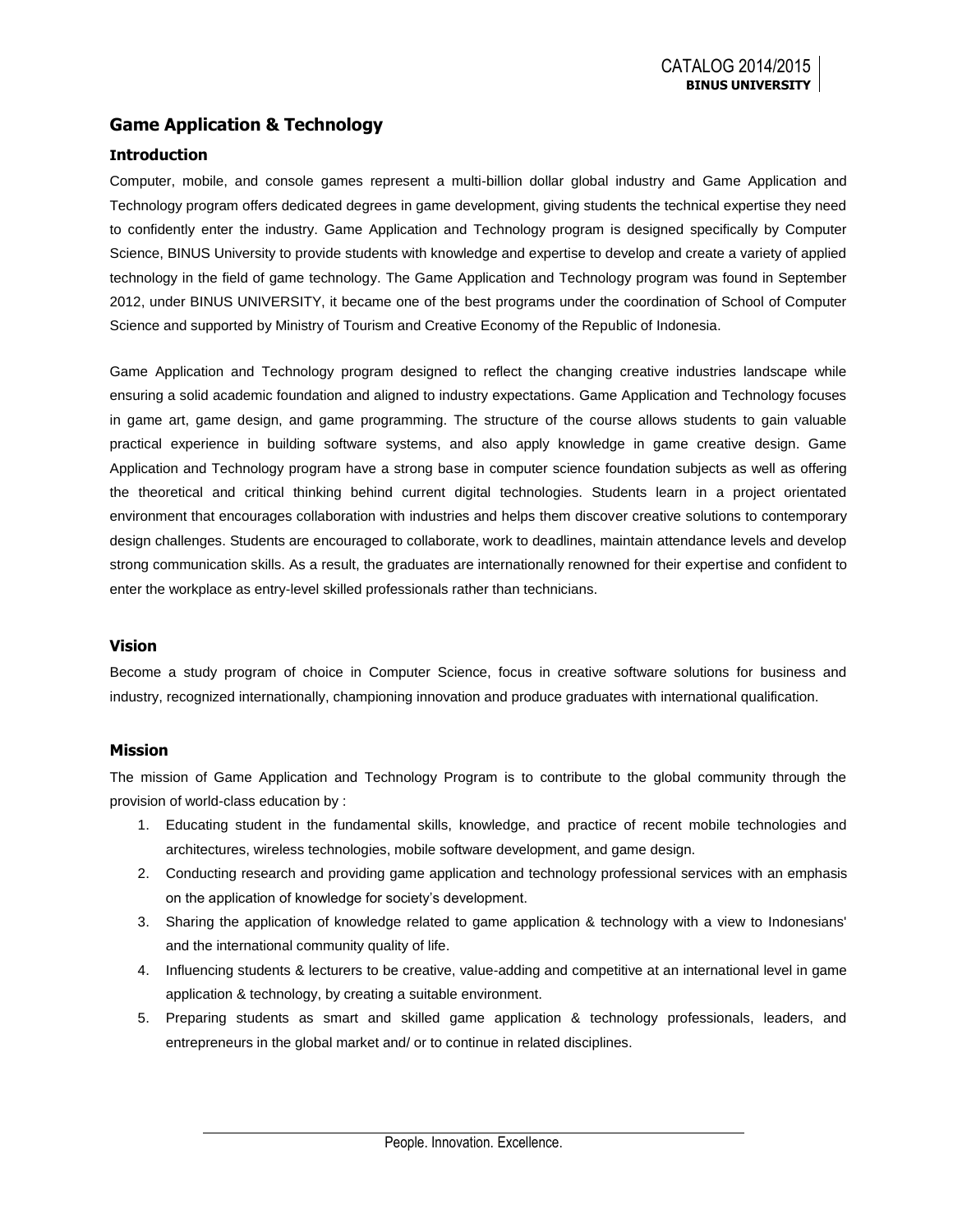### **Program Objective**

The objectives of the program are:

- 1. To provide students with a solid foundation of mathematical, algorithm principles, computer science knowledge and ethical that will be needed in IT practice.
- 2. To provide students with skills to apply design and development principles in the construction of software system applied in database technology, intelligence system, networking, multimedia development, game design and game technology.
- 3. To prepare students with abilities to keep up-to-date with the latest Information Technology specially in computer game technology trends, developments and industries.
- 4. To prepare students with abilities in problem solving and good communication skills to be able to work as an individual or in a team in an IT environment.

## **Graduate Competency**

At the end of the program, graduates will be able to:

- 1. Apply knowledge and understanding of mathematical concepts, principles and theories relating to computer science knowledge.
- 2. Demonstrate knowledge and understanding of algorithm concepts, principles and theories relating to computer science knowledge especially in Game Application and Technology.
- 3. Classify problems and to apply design and development principles for specific problems.
- 4. Classify criteria and specifications appropriate to specific problems, plan strategies for their solution and construct appropriate software systems especially in Game Application and Technology.
- 5. Construct a solution by applying current technologies especially in Game Application and Technology.
- 6. Identify trend technologies in the future especially in Game Application and Technology.

### **Prospective Career of the Graduates**

After finishing the program, the graduate of Game Application and Technology Program could follow a career as:

- 1. Game Engineer
- 2. Game Developer
- 3. Game Artist / Technical Artist
- 4. Game Designer
- 5. Game Director / Chief Technology Officer
- 6. Game Content Provider
- 7. Game Consultant
- 8. Game Publisher
- 9. Entrepreneur
- 10. Academician in multimedia and games (Lecturer, Trainer, Researcher)

## **Curriculum**

The present curriculum used in the Game Application & Technology program has been developed in line with the National Curriculum. Also, the local content has been developed in line with the Computer Science Curriculum standard of ACM (Association for Computing Machinery), several local and foreign universities, national and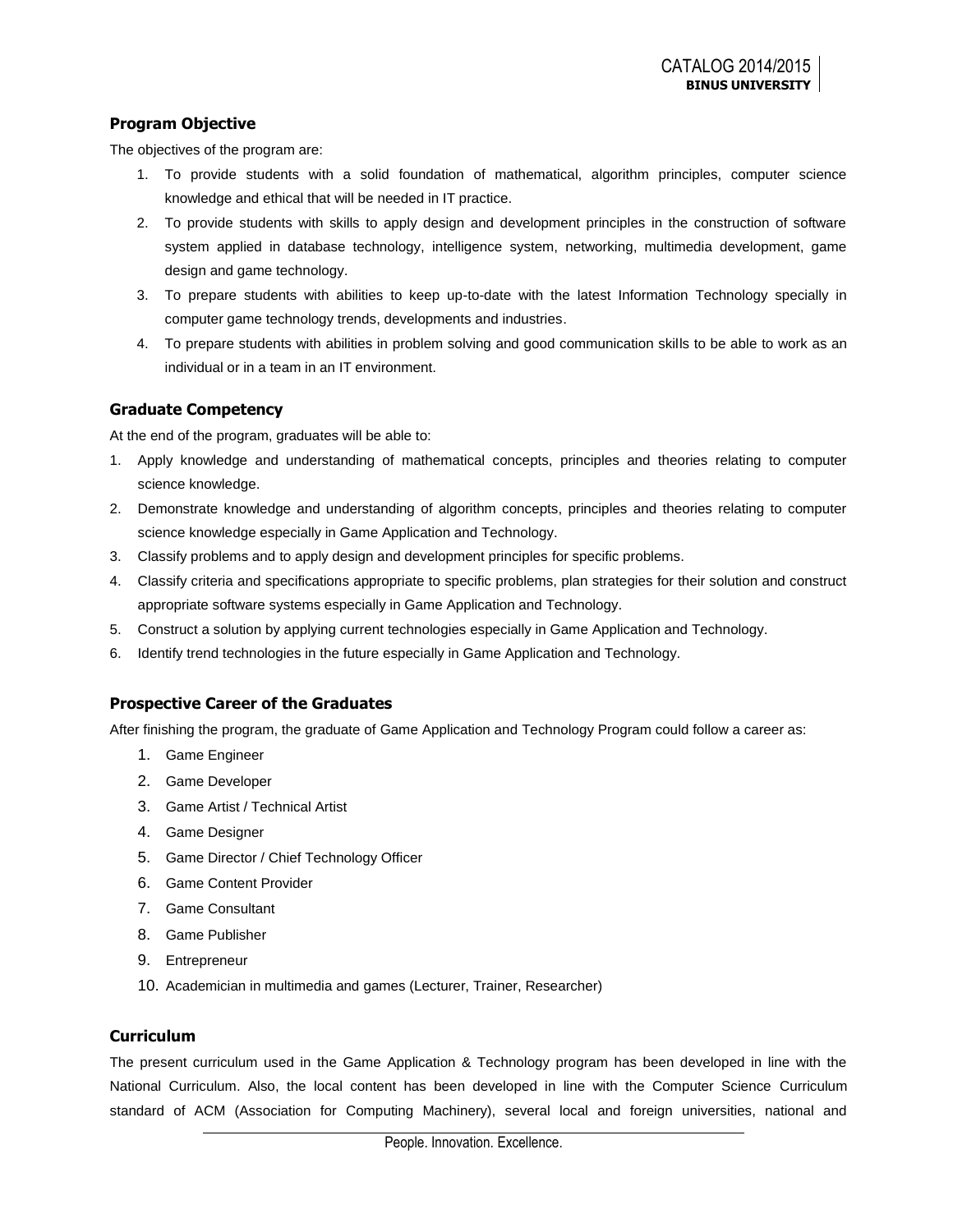international game industry (developer, publisher), up-to-date game technologies and market trends, so that the graduates of the Game Application & Technology program are expected to be able to face competition at both a national and international level. Generally, the subjects of the curriculum are divided into these following groups of subjects:

#### **Core Computer Science Group**

The objective of this group is to provide grounding in Game Application Technology program through practice as well as applied theory which are required by business both now and in the future. The subjects that are included in this group are programming, algorithm design and analysis, software engineering, databases, computer graphs, interactive multimedia, computer and human interaction, operation system, Game Art, Game Programming, and Game Design.

#### **Science**

The objective of this group is to provide an understanding of mathematics as one of the principal foundations in computer science. Another objective is to give an understanding of scientific methodology (data collection, hypothesis, market research, analysis) in problem solving.

#### **Character Building Group (Professional Practices)**

The objective of this group is to develop the personal strengths of the student and to provide him or her with a professional character, professionalism in their field, management skills, oral and written communication skills, understanding of business ethic, ability to work as a team, and to develop a "Binusian" Character.

#### **The Field of GAT Subject**

The objective of builds the field of subject in Game Application Technology is to give the students a solid foundation of software development skills and to introduce the specific skills needed for developing game applications. The students are expected to develop their skills and master the techniques which will allow them to conduct research for both their thesis and/or to continue their studies.

The field of GAT subjects:

- 1. Game Art: to explore the various methodologies and techniques of game art and learn how to transform your art into assets for computer games and related industries using the latest technology and industry-standard software (2D and 3D, animation, modeling, character design).
- 2. Game Design: to explore the various methodologies and techniques of game story design, level design, game play design, human and computer interaction design.
- 3. Game Programming: to explore the various techniques of game programming.

All students of GAT program must follow these three fields to become Game Application Technology graduates. The objective of these three fields is to provide the students with the knowledge and skills required by business & industry and who wants to develop the own game company.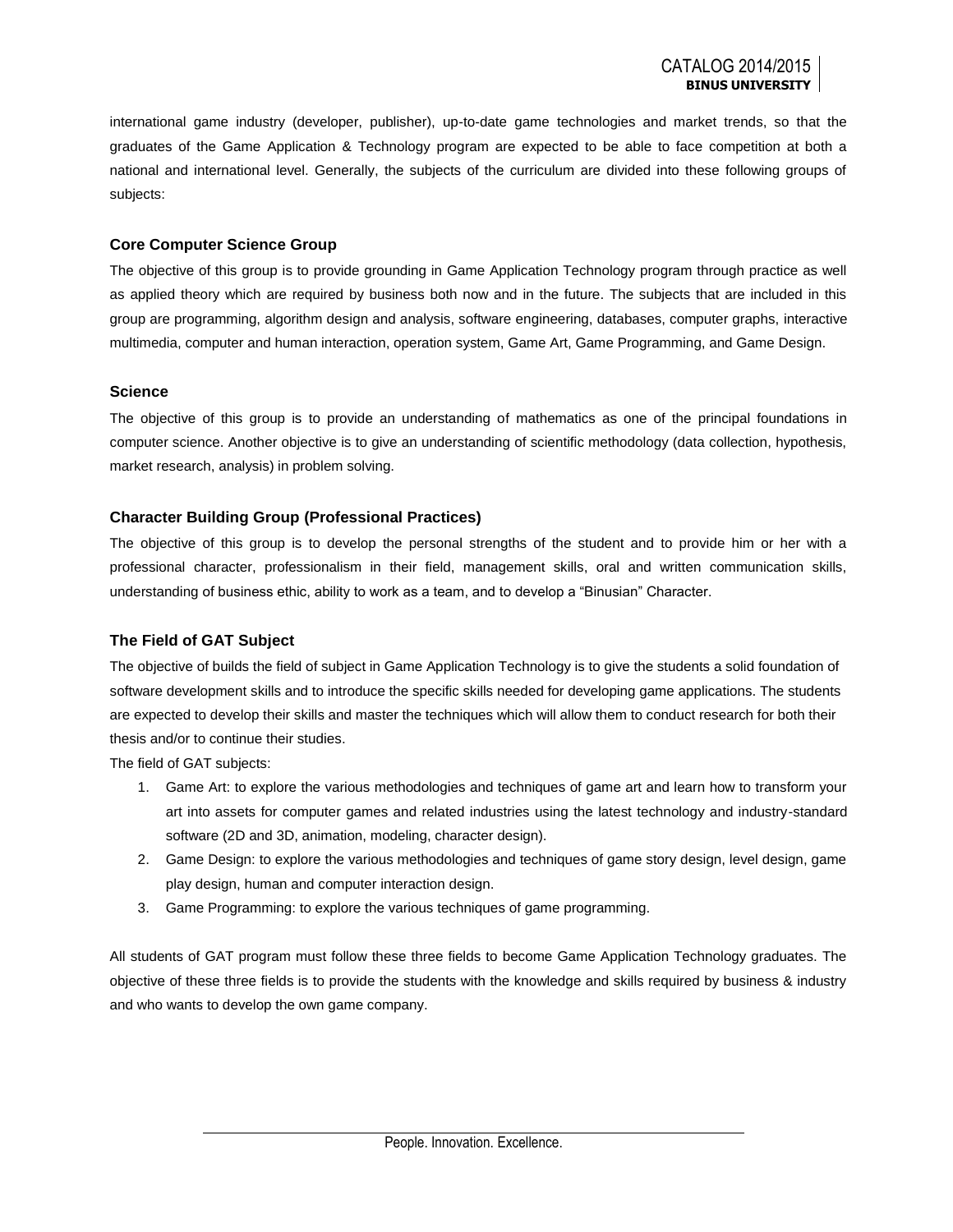| Sem | Code                                 | <b>Course Name</b>                         | SCU            | <b>Total</b>                |
|-----|--------------------------------------|--------------------------------------------|----------------|-----------------------------|
|     | CHAR6013                             | Character Building: Pancasila              | 2              |                             |
|     | <b>MATH6025</b>                      | <b>Discrete Mathematics</b>                | $\overline{4}$ |                             |
|     | <b>MATH6030</b>                      | Linear Algebra                             | $\overline{c}$ |                             |
|     | <b>COMP6047</b>                      | Algorithm and Programming                  | 4/2            |                             |
|     | STAT6026                             | <b>Probability and Statistics</b>          | 2              | 20                          |
| 1   | GAME6001                             | Introduction to Game Technology            | $\overline{2}$ |                             |
|     | <b>English University Courses I</b>  |                                            |                |                             |
|     | <b>ENGL6128</b>                      | English in Focus                           | 2              |                             |
|     | <b>ENGL6130</b>                      | <b>English for Business Presentation</b>   | $\overline{2}$ |                             |
|     | <b>CHAR6014</b>                      | Character Building: Kewarganegaraan        | $\overline{2}$ |                             |
|     | <b>MATH6031</b>                      | Calculus                                   | $\overline{4}$ |                             |
|     | <b>COMP6048</b>                      | Data Structures                            | 4/2            |                             |
|     | GAME6002                             | Game Design                                | 2              |                             |
| 2   | GAME6004                             | <b>Object Oriented Game Programming</b>    | 2/2            | 20                          |
|     | <b>English University Courses II</b> |                                            |                |                             |
|     | <b>ENGL6129</b>                      | English Savvy                              | 2              |                             |
|     | <b>ENGL6131</b>                      | English for Written Business Communication | $\overline{2}$ |                             |
|     | <b>CHAR6015</b>                      | Character Building: Agama                  | $\overline{c}$ | 20                          |
|     | COMP6049                             | Algorithm Design and Analysis              | $\overline{4}$ |                             |
|     | <b>ENTR6003</b>                      | Entrepreneurship I                         | $\overline{c}$ |                             |
| 3   | <b>GAME7029</b>                      | 2D Game Programming                        | $\overline{4}$ |                             |
|     | GAME6033                             | Storyboarding & Concept Art                | $\overline{c}$ |                             |
|     | COMP6056                             | Program Design Methods                     | $\overline{4}$ |                             |
|     | GAME6012                             | <b>User Experiences</b>                    | 2              |                             |
|     | GAME6050                             | Game Engine Programming                    | $\overline{2}$ |                             |
|     | CPEN6109                             | <b>Computer Networks</b>                   | 2/2            |                             |
| 4   | <b>ISYS6280</b>                      | Database Systems                           | 4/2            | 24                          |
|     | COMP6228                             | Artificial Intelligence                    | 4              |                             |
|     | COMP6230                             | Software Engineering*                      | $\overline{4}$ |                             |
|     | <b>GAME7044</b>                      | 2D Animation                               | 2/2            |                             |
|     | COMP6153                             | <b>Operating System</b>                    | 2/2            |                             |
|     | COMP6062                             | <b>Compilation Techniques</b>              | 4              |                             |
|     | <b>ENTR6004</b>                      | Entrepreneurship II                        | $\overline{2}$ | 24                          |
| 5   | COMP6232                             | Human and Computer Interaction             | 2/2            |                             |
|     | <b>GAME7045</b>                      | Mobile & Web Game Programming*             | 4/2            |                             |
|     | GAME6043                             | 3D Modeling for Games                      | 2/2            |                             |
| 6   | <b>Enrichment Program I</b>          |                                            | 16             | 16                          |
| 7   | <b>Enrichment Program II</b>         |                                            | 16             | 16                          |
| 8   | GAME6026                             | Thesis                                     | 6              | 6                           |
|     |                                      |                                            |                | <b>TOTAL CREDIT 146 SCU</b> |

*\*) Entrepreneurship embedded*

**Course Structure**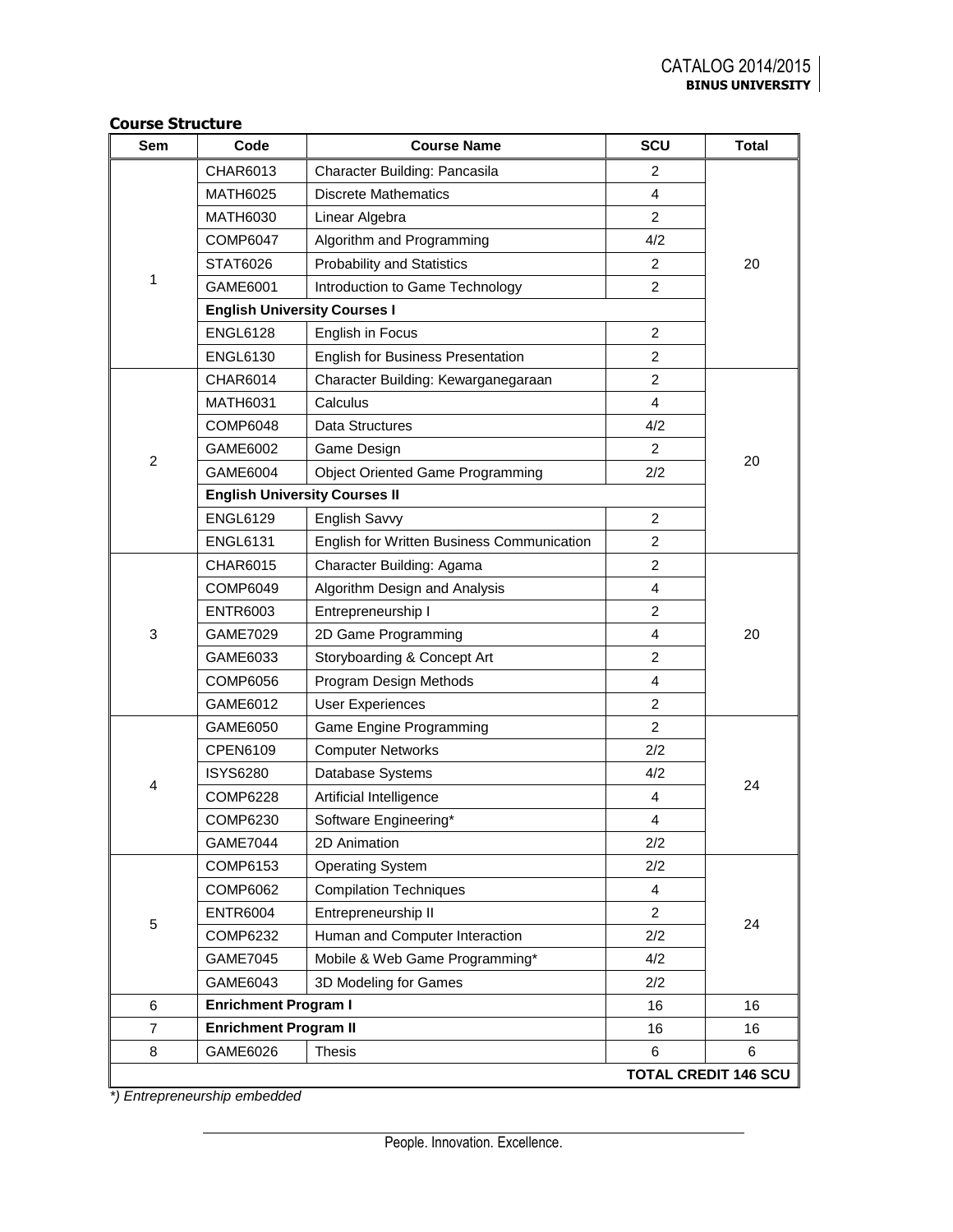#### **English University Courses:**

- -) *For 1st Semester : English University Courses I, student with score Binus University English Proficiency Test less than 500 will take English in Focus, and student with score test greater than or equal to 500 will take English for Business Presentation*
- -) *For 2nd Semester: English University Courses II, student with score Binus University English Proficiency Test less than 500 will take English Savvy, and student with score test greater than or equal to 500 will take English for Written Business Communication*

## **Enrichment Program I (6th Semester) & Enrichment Program II (7th Semester):**

-) *Student will take one of enrichment program tracks (off campus).*

| <b>Track</b>   | Semester 6 |           |              |        | Semester 7   |        |   |           |              |              |           |      |
|----------------|------------|-----------|--------------|--------|--------------|--------|---|-----------|--------------|--------------|-----------|------|
|                | ш          | <b>RS</b> | <b>ENTR</b>  | CD     | <b>SA</b>    | *etc   | ı | <b>RS</b> | <b>ENTR</b>  | <b>CD</b>    | <b>SA</b> | *etc |
| 1              | $\vee$     |           |              |        |              |        | v |           |              |              |           |      |
| 2              |            | v         |              |        |              |        |   | v         |              |              |           |      |
| 3              |            |           | $\mathsf{v}$ |        |              |        |   |           | $\mathsf{v}$ |              |           |      |
| 4              |            |           |              | v      |              |        | v |           |              |              |           |      |
| 5              |            |           |              | v      |              |        |   |           |              | $\mathsf{v}$ |           |      |
| 6              |            |           |              | $\vee$ |              |        |   |           |              |              | v         |      |
| $\overline{7}$ |            |           |              |        | v            |        | v |           |              |              |           |      |
| 8              |            |           |              |        | v            |        |   |           |              | $\mathsf{v}$ |           |      |
| 9              |            |           |              |        | $\mathsf{v}$ |        |   |           |              |              | v         |      |
| 10             |            |           |              |        |              | v      | v |           |              |              |           |      |
| 11             |            |           |              |        |              | $\vee$ |   |           |              | $\mathsf{v}$ |           |      |
| 12             |            |           |              |        |              | v      |   |           |              |              | v         |      |

#### **Enrichment Track Scheme**

Notes:

I : Internship

RS : Research

ENTR : Entrepreneurship

CD : Community Development

SA : Study Abroad

\*etc : Department specific needs

Notes:

Student can choose one of the available tracks

### **Enrichment Internship Track**

| Code                                                                                                                                                | <b>Course Name</b>            | <b>SCU</b> | Total |  |
|-----------------------------------------------------------------------------------------------------------------------------------------------------|-------------------------------|------------|-------|--|
| Enrichment Program for student who take industrial experience track<br>in semester 6, should also take industrial experience track in<br>semester 7 |                               |            |       |  |
| <b>Enrichment Program I</b>                                                                                                                         |                               |            |       |  |
| GAME6034                                                                                                                                            | Internship I                  | 8          | 16    |  |
| GAME6035                                                                                                                                            | <b>EES</b> in Game Industry I | 4          |       |  |
| GAME6036                                                                                                                                            | Game Production in Industry   | 2          |       |  |
| GAME6037                                                                                                                                            | Game Prototyping in Industry  | 2          |       |  |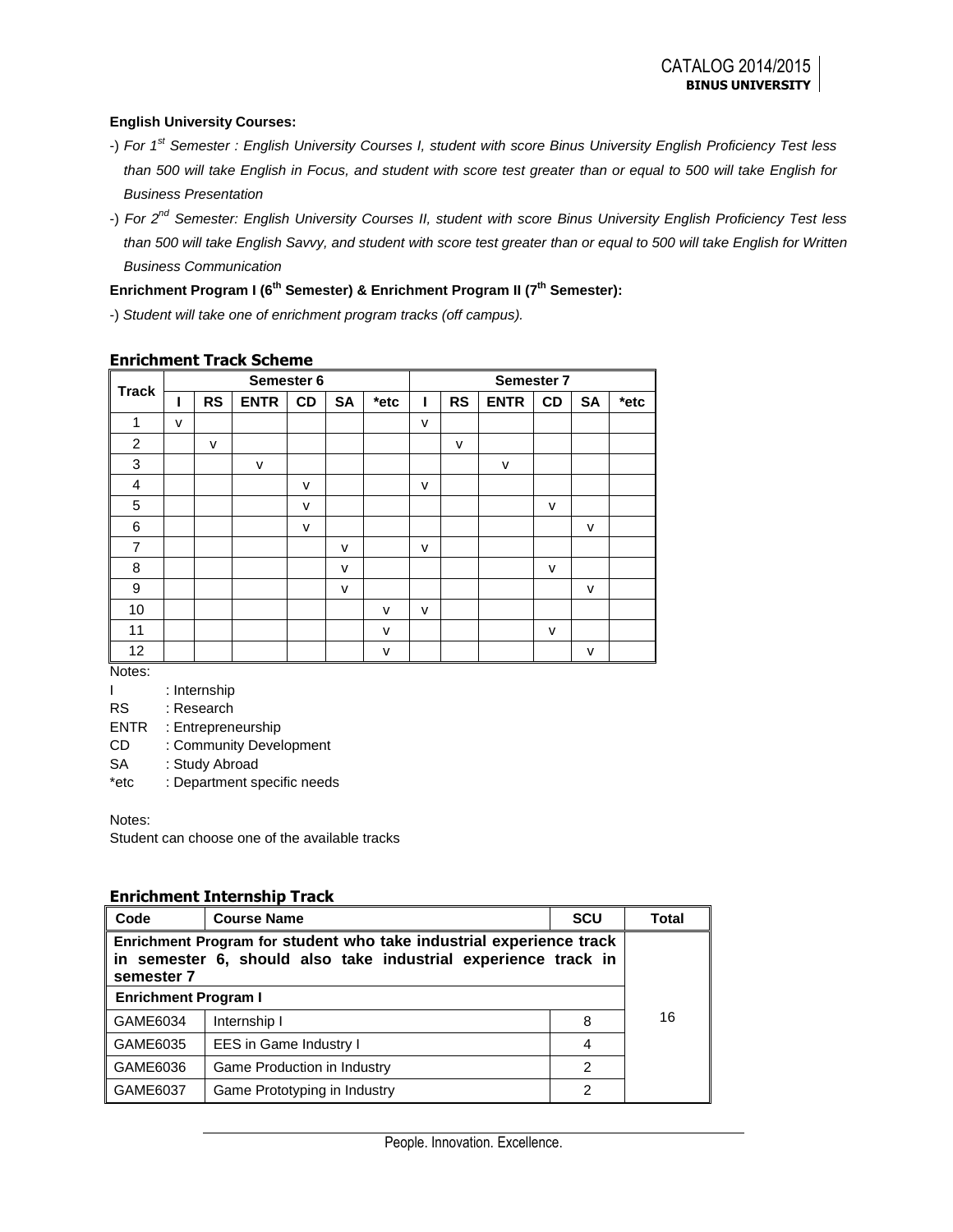| Code                                                                                                                                                                                                       | <b>Course Name</b>                             | <b>SCU</b> | <b>Total</b> |  |
|------------------------------------------------------------------------------------------------------------------------------------------------------------------------------------------------------------|------------------------------------------------|------------|--------------|--|
| <b>Enrichment Program II</b>                                                                                                                                                                               |                                                |            |              |  |
| GAME6039                                                                                                                                                                                                   | Internship II                                  | 8          |              |  |
| GAME6040                                                                                                                                                                                                   | EES in Game Industry II                        | 4          |              |  |
| GAME6041                                                                                                                                                                                                   | Game Testing and Quality Assurance in Industry | 2          |              |  |
| GAME6042                                                                                                                                                                                                   | Game Research Quest in Industry                | 2          |              |  |
| <b>Enrichment Program II:</b> (For Student who take study abroad and community<br>development track in semester 6, should take these courses below if they want to<br>take internship track in semester 7) |                                                |            | 16           |  |
| GAME6051                                                                                                                                                                                                   | Internship                                     | 8          |              |  |
| GAME6052                                                                                                                                                                                                   | <b>EES</b> in Game Industry                    | 4          |              |  |
| GAME6053                                                                                                                                                                                                   | IT Practice in Game Industry                   | 4          |              |  |

# **Enrichment Entrepreneurship Track**

| Code                         | <b>Course Name</b>                                        | <b>SCU</b> | Total |  |
|------------------------------|-----------------------------------------------------------|------------|-------|--|
| <b>Enrichment Program I</b>  |                                                           |            |       |  |
| <b>ENTR6062</b>              | <b>Business Start Up</b>                                  | 8          |       |  |
| <b>ENTR6159</b>              | <b>Business Model &amp; Validation in Game Technology</b> | 2          | 16    |  |
| <b>ENTR6160</b>              | Launching New Venture in Game Technology                  | 2          |       |  |
| <b>ENTR6068</b>              | <b>EES in New Business</b>                                | 4          |       |  |
| <b>Enrichment Program II</b> |                                                           |            |       |  |
| <b>ENTR6070</b>              | Growing a Business                                        | 8          |       |  |
| <b>ENTR6161</b>              | Lean Start Up & Business Plan in Game Technology          | 2          | 16    |  |
| <b>ENTR6162</b>              | Venture Capital in Game Technology                        | 2          |       |  |
| <b>ENTR6073</b>              | <b>EES</b> in Business Experience                         | 4          |       |  |

## **Enrichment Research Track**

| Code                         | <b>Course Name</b>                                                                 | <b>SCU</b> | <b>Total</b> |  |
|------------------------------|------------------------------------------------------------------------------------|------------|--------------|--|
| <b>Enrichment Program I</b>  |                                                                                    |            |              |  |
| <b>RSCH6031</b>              | Research Experience I                                                              | 8          |              |  |
| <b>RSCH6119</b>              | Scientific Writing I in Game Technology                                            | 4          | 16           |  |
| <b>RSCH6033</b>              | Global EES I (Team Work, Communication, Problem                                    |            |              |  |
|                              | Solving & Decision Making)                                                         |            |              |  |
| <b>Enrichment Program II</b> |                                                                                    |            |              |  |
| <b>RSCH6034</b>              | Research Experience II                                                             | 8          |              |  |
| <b>RSCH6120</b>              | Scientific Writing II in Game Technology                                           |            | 16           |  |
| <b>RSCH6036</b>              | Global EES II (Self-Management, Planning &<br>Organizing, Initiative & Enterprise) | 4          |              |  |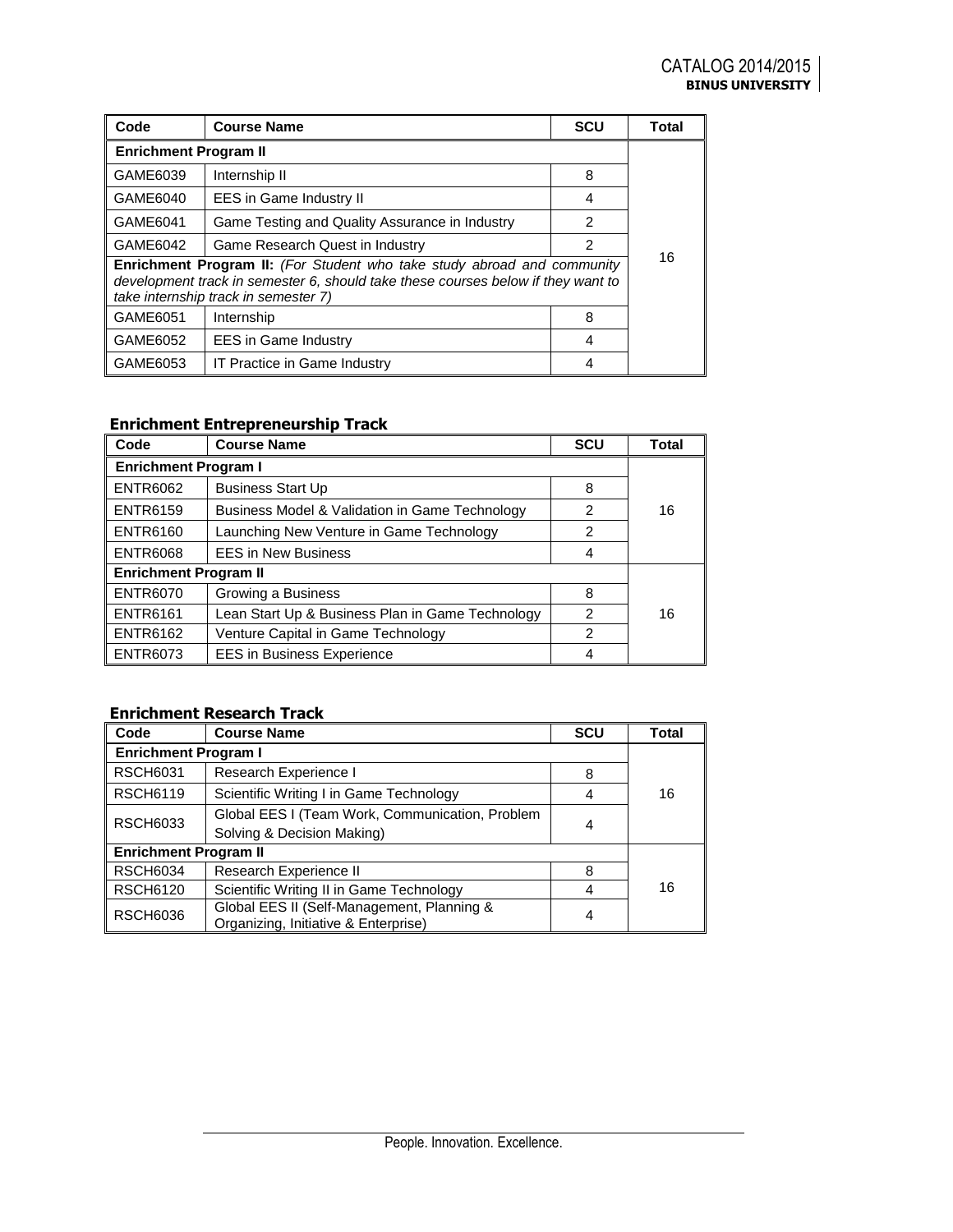## **Enrichment Community Development Track**

| Code                         | <b>Course Name</b>                                         | <b>SCU</b> | Total |  |
|------------------------------|------------------------------------------------------------|------------|-------|--|
| <b>Enrichment Program I</b>  |                                                            |            |       |  |
| <b>CMDV6001</b>              | Community Outreach Project Implementation                  | 8          |       |  |
| <b>CMDV6045</b>              | Community Outreach Project Design in Game<br>Technology    | 4          | 16    |  |
| <b>CMDV6003</b>              | <b>Employability and Entrepreneurial Skills</b>            | 4          |       |  |
| <b>Enrichment Program II</b> |                                                            |            |       |  |
| <b>CMDV6004</b>              | <b>Community Development Project Implementation</b>        | 8          |       |  |
| <b>CMDV6046</b>              | Community Development Project Design in Game<br>Technology | 4          | 16    |  |
| <b>CMDV6006</b>              | <b>Employability and Entrepreneurial Skills</b>            |            |       |  |

## **Enrichment Study Abroad Track\***

| <b>Course Name</b>           |                                     | SCU            | <b>Total</b> |
|------------------------------|-------------------------------------|----------------|--------------|
| <b>Enrichment Program I</b>  |                                     |                |              |
| GLOB6005                     | Elective Course for Study Abroad 1  | 4              |              |
| GLOB6006                     | Elective Course for Study Abroad 2  | 4              |              |
| GLOB6007                     | Elective Course for Study Abroad 3  | 4              |              |
| GLOB6008                     | Elective Course for Study Abroad 4  | 4              |              |
| GLOB6009                     | Elective Course for Study Abroad 5  | $\overline{2}$ |              |
| GLOB6010                     | Elective Course for Study Abroad 6  | $\overline{2}$ | 16           |
| GLOB6011                     | Elective Course for Study Abroad 7  | $\overline{2}$ |              |
| GLOB6012                     | Elective Course for Study Abroad 8  | $\overline{2}$ |              |
| GLOB6013                     | Elective Course for Study Abroad 9  | $\overline{2}$ |              |
| GLOB6014                     | Elective Course for Study Abroad 10 | $\overline{2}$ |              |
| GLOB6015                     | Elective Course for Study Abroad 11 | $\overline{2}$ |              |
| GLOB6016                     | Elective Course for Study Abroad 12 | $\overline{2}$ |              |
| <b>Enrichment Program II</b> |                                     |                |              |
| GLOB6017                     | Elective Course for Study Abroad 13 | 4              |              |
| GLOB6018                     | Elective Course for Study Abroad 14 | 4              |              |
| GLOB6019                     | Elective Course for Study Abroad 15 | 4              |              |
| GLOB6020                     | Elective Course for Study Abroad 16 | 4              |              |
| GLOB6021                     | Elective Course for Study Abroad 17 | $\overline{2}$ |              |
| GLOB6022                     | Elective Course for Study Abroad 18 | $\overline{2}$ | 16           |
| GLOB6023                     | Elective Course for Study Abroad 19 | $\overline{c}$ |              |
| GLOB6024                     | Elective Course for Study Abroad 20 | $\overline{2}$ |              |
| GLOB6025                     | Elective Course for Study Abroad 21 | $\overline{2}$ |              |
| GLOB6026                     | Elective Course for Study Abroad 22 | $\overline{2}$ |              |
| GLOB6027                     | Elective Course for Study Abroad 23 | $\overline{2}$ |              |
| GLOB6028                     | Elective Course for Study Abroad 24 | $\overline{2}$ |              |

\*) Transferred courses will be transferred based on credit transfer policies on study program with total of 16 credits.